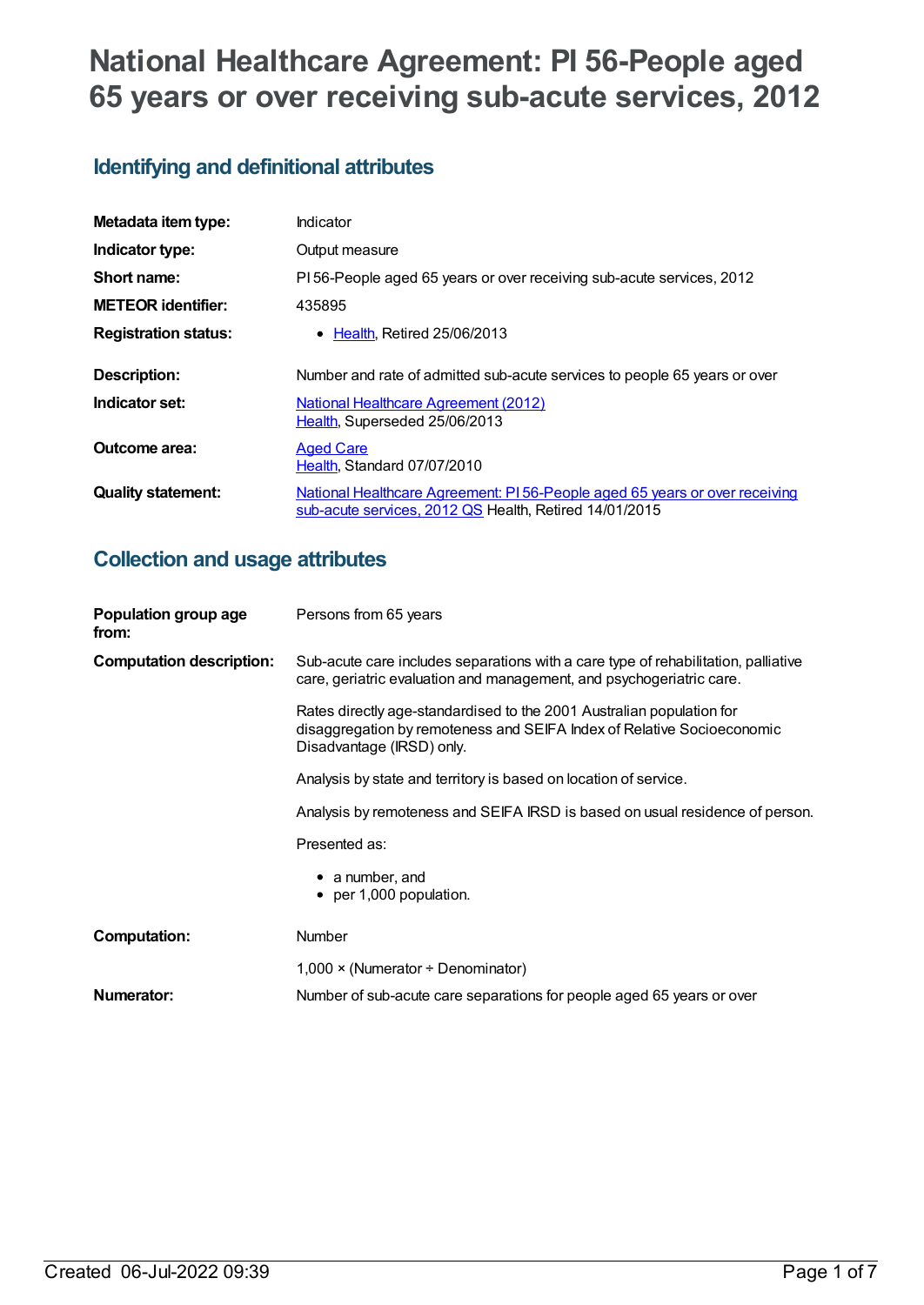Episode of admitted patient [care—admission](https://meteor.aihw.gov.au/content/269967) date, DDMMYYYY

**Data Source**

National Hospital Morbidity [Database](https://meteor.aihw.gov.au/content/394352) (NHMD)

**NMDS / DSS**

[Admitted](https://meteor.aihw.gov.au/content/374205) patient care NMDS 2009-10

**Guide for use**

Data source type: Administrative by-product data

#### **Data Element / Data Set**

Episode of admitted patient [care—separation](https://meteor.aihw.gov.au/content/270025) date, DDMMYYYY

**Data Source**

National Hospital Morbidity [Database](https://meteor.aihw.gov.au/content/394352) (NHMD)

**NMDS / DSS**

[Admitted](https://meteor.aihw.gov.au/content/374205) patient care NMDS 2009-10

**Guide for use**

Data source type: Administrative by-product data

### **Data Element / Data Set**

Hospital [service—care](https://meteor.aihw.gov.au/content/270174) type, code N[N].N

**Data Source**

National Hospital Morbidity [Database](https://meteor.aihw.gov.au/content/394352) (NHMD)

**NMDS / DSS**

[Admitted](https://meteor.aihw.gov.au/content/374205) patient care NMDS 2009-10

**Guide for use**

Data source type: Administrative by-product data

#### **Data Element / Data Set**

Person-date of birth, DDMMYYYY

**Data Source**

National Hospital Morbidity [Database](https://meteor.aihw.gov.au/content/394352) (NHMD)

**NMDS / DSS**

[Admitted](https://meteor.aihw.gov.au/content/374205) patient care NMDS 2009-10

**Guide for use**

Data source type: Administrative by-product data

**Denominator:** Population aged 65 years and over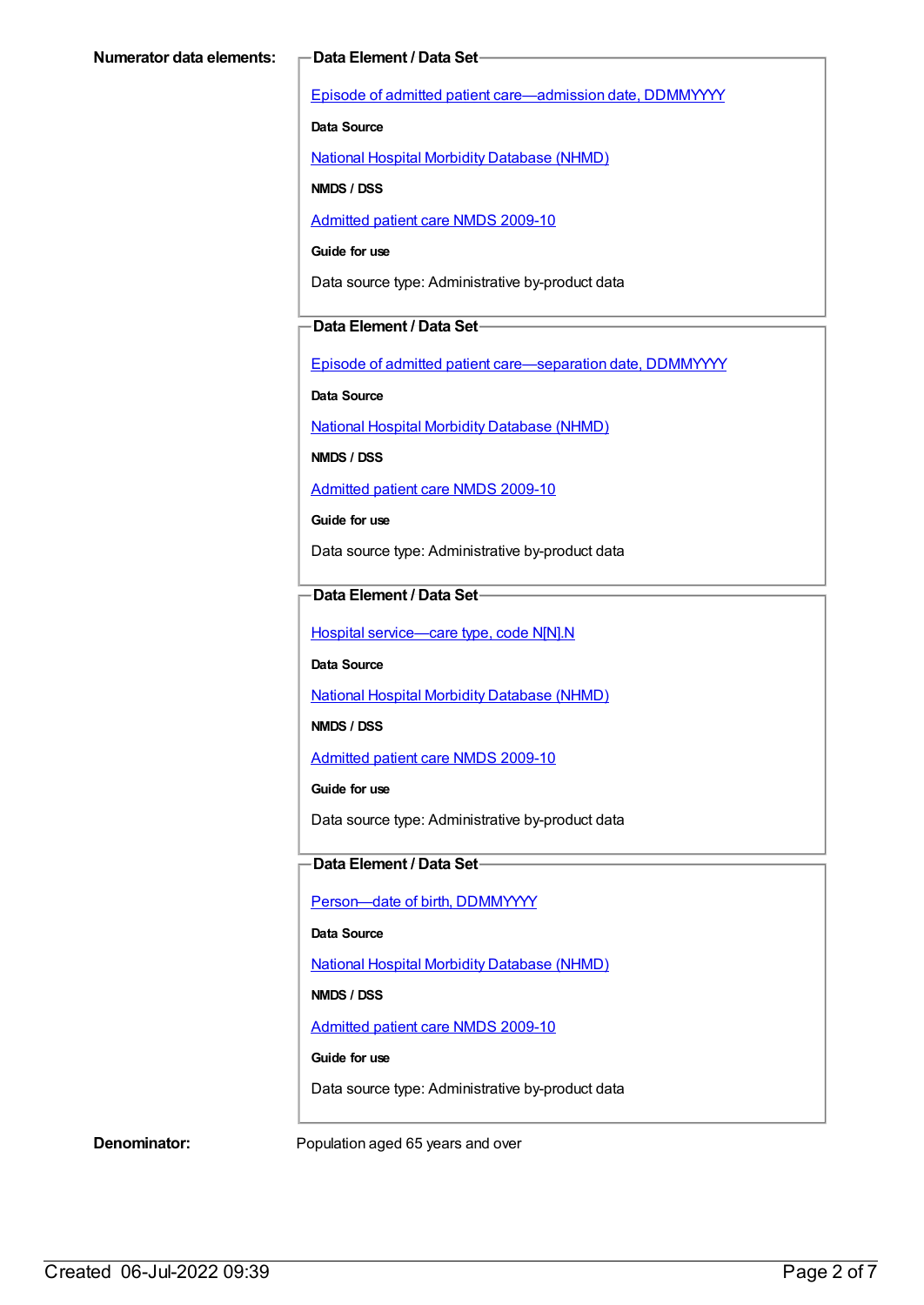#### **Denominator data elements:**

#### **Data Element / Data Set**

#### **Data Element**

Person—estimated resident population of Australia

#### **Data Source**

ABS Estimated resident population (total [population\)](https://meteor.aihw.gov.au/content/393625)

#### **Guide for use**

Data source type: Census-based data plus administrative by-product data

#### **Data Element / Data Set**

#### **Data Element**

Person—estimated resident population of Australia

#### **Data Source**

ABS Indigenous [experimental](https://meteor.aihw.gov.au/content/394092) estimates and projections (2001 Censusbased)

#### **Guide for use**

Data source type: Census-based data plus administrative by-product data

#### **Data Element / Data Set**

[Person—age,](https://meteor.aihw.gov.au/content/303794) total years N[NN]

#### **Data Source**

ABS Estimated resident population (total [population\)](https://meteor.aihw.gov.au/content/393625)

#### **Guide for use**

Data source type: Census-based data plus administrative by-product data

#### **Data Element / Data Set**

[Person—age,](https://meteor.aihw.gov.au/content/303794) total years N[NN]

#### **Data Source**

ABS Indigenous [experimental](https://meteor.aihw.gov.au/content/394092) estimates and projections (2001 Censusbased)

#### **Guide for use**

Data source type: Census-based data plus administrative by-product data

**Disaggregation:** 2009–10—Nationally, by SEIFA Index of Relative Socioeconomic Disadvantage (IRSD) deciles

> 2007–08 (resupplied for revised Indigenous and SEIFA analysis), and 2009–10— State and territory, by:

- age group (65-69, 70-74, 75-79, 80-84, 85 years and over)
- Indigenous status
- remoteness (Australian Standard Geographical Classification Remoteness Structure)
- SEIFA IRSD quintiles

Some disaggregation may result in numbers too small for publication. National disaggregation by Indigenous status will be based on data only from jurisdictions for which the quality of Indigenous identification is considered acceptable.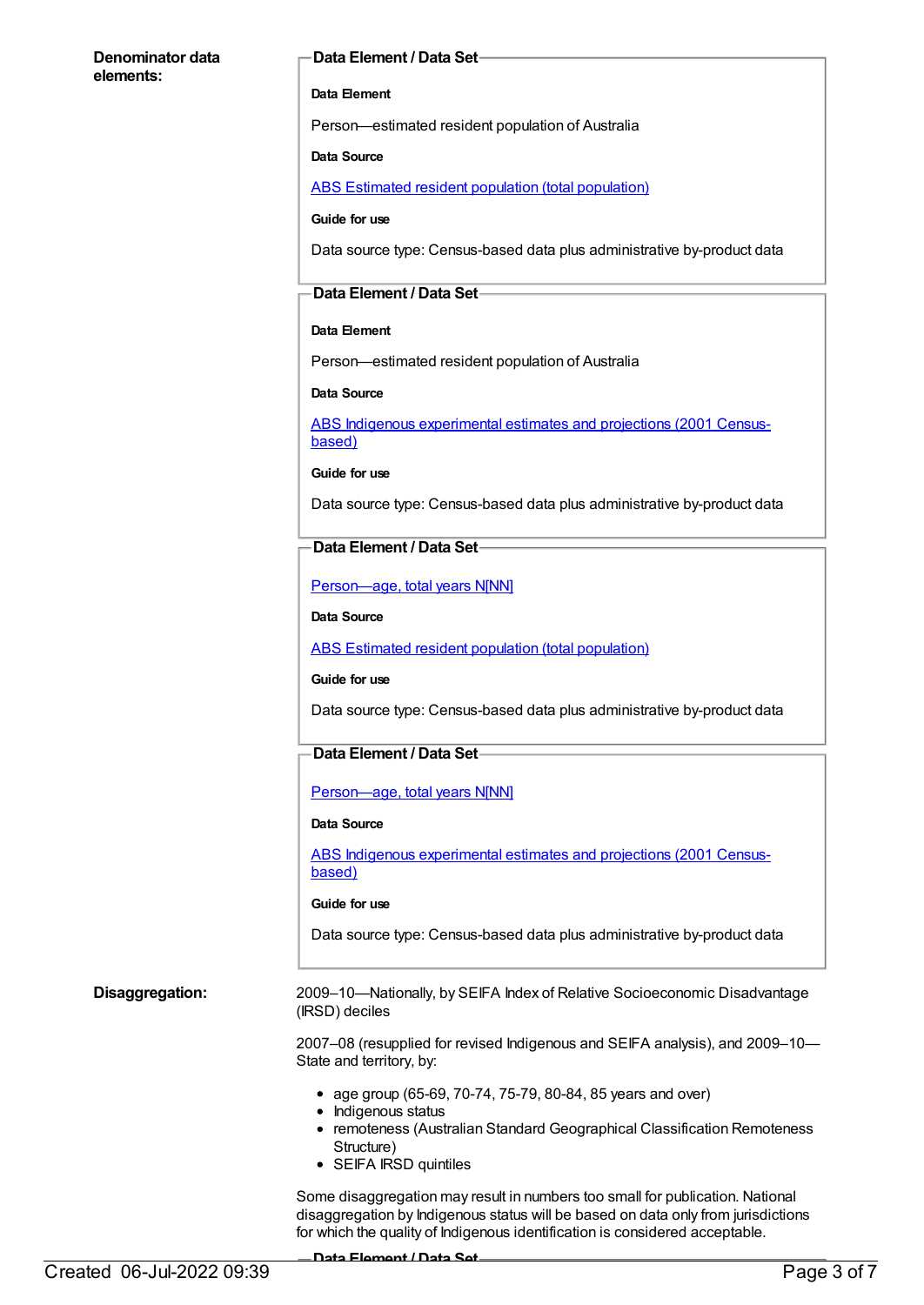#### **Disaggregation data elements:**

**Data Element / Data Set**

[Establishment—Australian](https://meteor.aihw.gov.au/content/269941) state/territory identifier, code N

#### **Data Source**

National Hospital Morbidity [Database](https://meteor.aihw.gov.au/content/394352) (NHMD)

**NMDS / DSS**

[Admitted](https://meteor.aihw.gov.au/content/374205) patient care NMDS 2009-10

**Guide for use**

Data source type: Administrative by-product data Used for disaggregation by state/territory

### **Data Element / Data Set**

Episode of admitted patient [care—admission](https://meteor.aihw.gov.au/content/269967) date, DDMMYYYY

**Data Source**

National Hospital Morbidity [Database](https://meteor.aihw.gov.au/content/394352) (NHMD)

**NMDS / DSS**

[Admitted](https://meteor.aihw.gov.au/content/374205) patient care NMDS 2009-10

**Guide for use**

Data source type: Administrative by-product data Used in conjunction with date of birth to calculate age

#### **Data Element / Data Set**

[Person—date](https://meteor.aihw.gov.au/content/287007) of birth, DDMMYYYY

**Data Source**

National Hospital Morbidity [Database](https://meteor.aihw.gov.au/content/394352) (NHMD)

**NMDS / DSS**

[Admitted](https://meteor.aihw.gov.au/content/374205) patient care NMDS 2009-10

**Guide for use**

Data source type: Administrative by-product data Used in conjunction with admission date to calculate age

### **Data Element / Data Set**

Person-Indigenous status, code N

**Data Source**

National Hospital Morbidity [Database](https://meteor.aihw.gov.au/content/394352) (NHMD)

**NMDS / DSS**

[Admitted](https://meteor.aihw.gov.au/content/374205) patient care NMDS 2009-10

**Guide for use**

Data source type: Administrative by-product data

#### **Data Element / Data Set**

[Person—area](https://meteor.aihw.gov.au/content/377103) of usual residence, geographical location code (ASGC 2008) **NNNNN**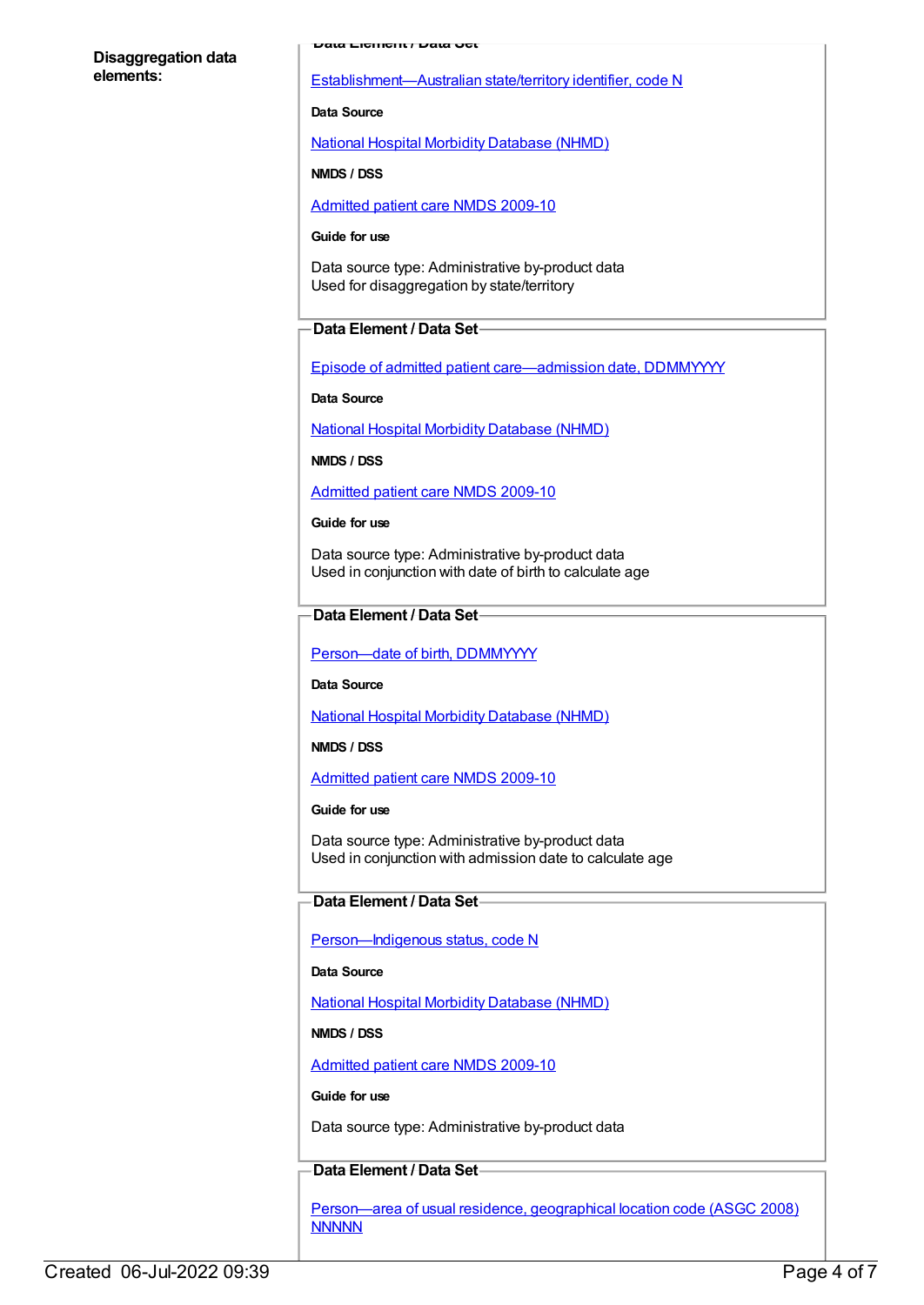**Data Source** National Hospital Morbidity [Database](https://meteor.aihw.gov.au/content/394352) (NHMD) **NMDS / DSS** [Admitted](https://meteor.aihw.gov.au/content/374205) patient care NMDS 2009-10 **Guide for use** Data source type: Administrative by-product data Used for disaggregation by remoteness and SEIFA IRSD **Comments:** Most recent data available for 2012 CRC report: 2009–10. The scope of the National Hospital Morbidity Database (NHMD) is episodes of care for admitted patients in essentially all hospitals in Australia, including public and private acute and psychiatric hospitals, free-standing day hospital facilities,

alcohol and drug treatment hospitals and dental hospitals.

# **Representational attributes**

| <b>Representation class:</b> | Count          |
|------------------------------|----------------|
| Data type:                   | Real           |
| Unit of measure:             | Episode        |
| Format:                      | <b>NN[NNN]</b> |

# **Indicator conceptual framework**

| <b>Framework and</b> | <b>Accessibility</b> |
|----------------------|----------------------|
| dimensions:          |                      |

## **Data source attributes**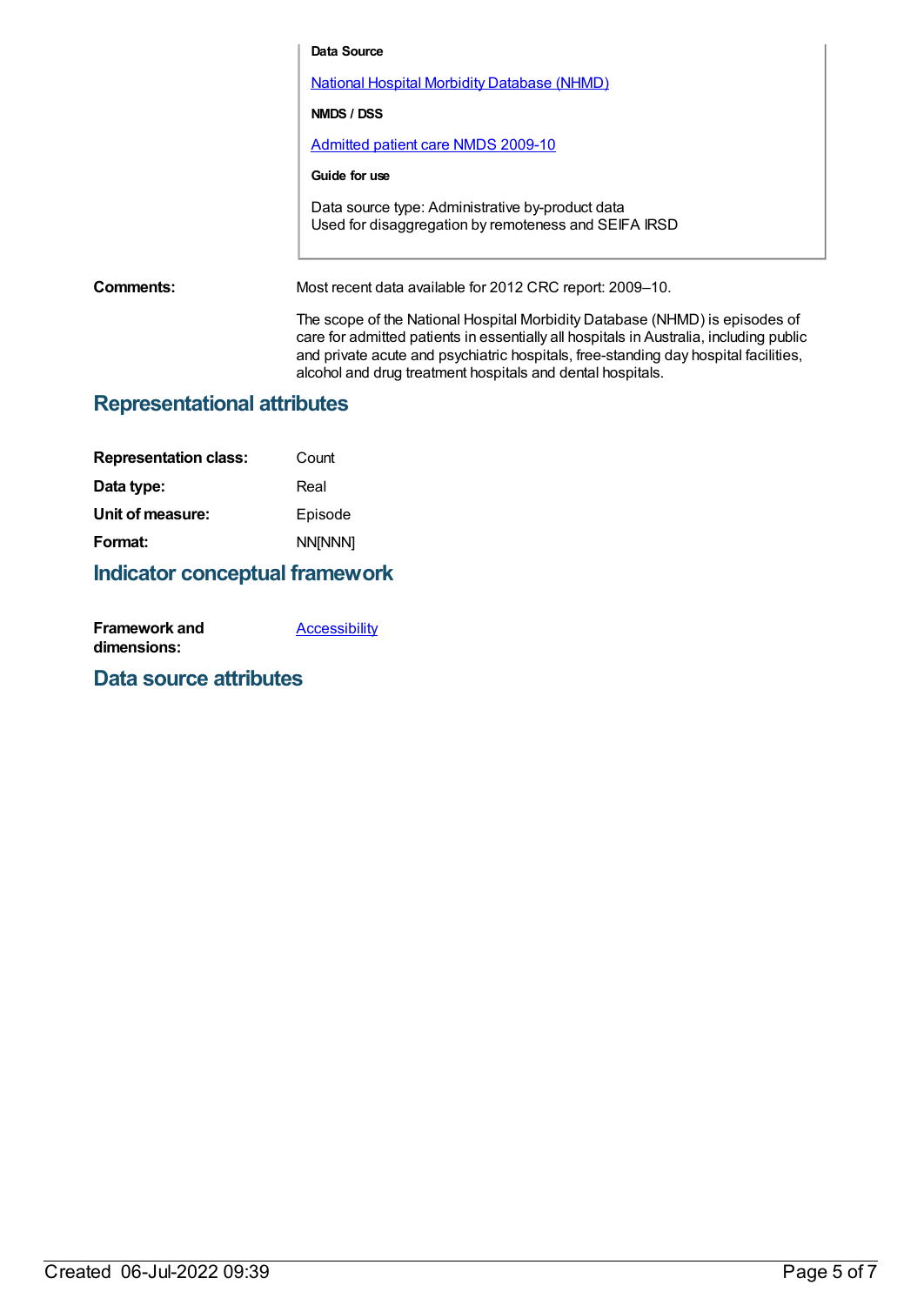ABS Estimated resident population (total [population\)](https://meteor.aihw.gov.au/content/393625)

**Frequency**

**Quarterly** 

**Quality statement**

ABS Estimated resident population (total [population\),](https://meteor.aihw.gov.au/content/449216) QS

**Data custodian**

Australian Bureau of Statistics

#### **Data Source**

National Hospital Morbidity [Database](https://meteor.aihw.gov.au/content/394352) (NHMD)

**Frequency**

Annual

**Data custodian**

Australian Institute of Health and Welfare

#### **Data Source**

ABS Indigenous experimental estimates and projections (2001 [Census-based\)](https://meteor.aihw.gov.au/content/394092)

**Frequency**

Periodic

**Quality statement**

ABS Indigenous [experimental](https://meteor.aihw.gov.au/content/449223) estimates and projections, QS

#### **Data custodian**

Australian Bureau of Statistics

## **Accountability attributes**

| <b>Reporting requirements:</b>                                                   | National Healthcare Agreement              |
|----------------------------------------------------------------------------------|--------------------------------------------|
| <b>Organisation responsible</b><br>for providing data:                           | Australian Institute of Health and Welfare |
| <b>Further data development / Specification: Interim</b><br>collection required: |                                            |

## **Source and reference attributes**

# **Relational attributes**